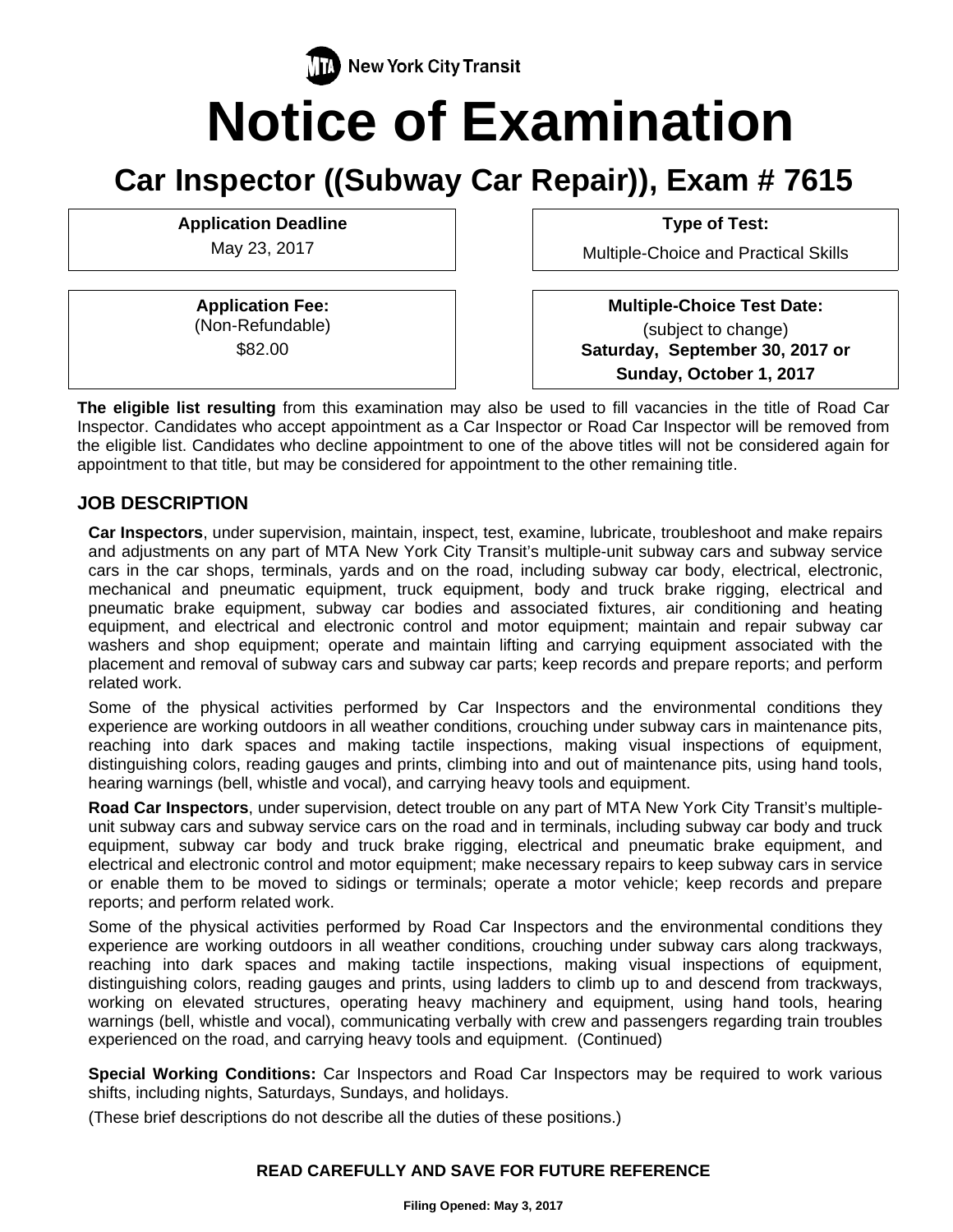# **SALARY AND BENEFITS**

The current minimum salary for Car Inspectors is \$30.6228 per hour for a 40-hour week, increasing to \$36.0269 in the sixth year. The current salary for Road Car Inspectors is \$36.9552 per hour for a 40-hour week. These rates are subject to change. The benefits of these positions include, but are not limited to, night and weekend salary differentials, paid holidays, vacations, sick leave, a comprehensive medical plan, and a pension plan.

# **HOW TO QUALIFY**

**Education and Experience Requirements:** By the **last day of the Application Period** you must meet one of the requirements in "1" or "2":

- 1. Three years of full-time experience as a journey-level mechanic (i.e., a fully trained, knowledgeable, experienced, proficient and competent mechanic) working from drawings, performing either (a) the troubleshooting, repair and maintenance of large heavy duty electromechanical, electric or electronic equipment and/or machinery; or (b) the inspection, maintenance, troubleshooting and repair of multipleunit electrical railroad cars or diesel electric locomotives; or
- 2. Two years of full-time satisfactory experience at the journey level as described in paragraph "1." above, plus completion of one of the following listed below before obtaining your journey-level experience:
	- A. Two years of full-time experience as a mechanic's helper, apprentice or trainee performing or assisting in the work described above; or
	- B. Graduation from a recognized trade school or technical school with a major course of study in electromechanical, electrical or electronic technology, or a closely related field totaling at least 600 hours; or
	- C. Graduation from a vocational high school with a major course of study in electromechanical, electrical or electronic technology, or a closely related field; or
	- D. An Associate in Applied Science degree, or a higher degree, from an accredited college or university in electromechanical, electrical or electronic technology or a closely related field.

Vocational high school, technical school or trade school education must be approved by a State's Department of Education or a recognized accrediting organization. College education must be from an accredited college or university, accredited by regional, national, professional or specialized agencies recognized as accrediting bodies by the U.S. Secretary of Education, and by the Council for Higher Education Accreditation (CHEA).

Qualifying part-time experience will be credited on a pro-rated basis.

**Some examples of acceptable experience include:** aircraft/avionics technician, power-plant technician, automotive/diesel mechanic/technician, commercial/industrial electrician, electronic systems technician, commercial/industrial HVAC technician, and elevator/escalator mechanic.

**Some examples of unacceptable experience include:** machinist; CNC machine operator; copy machine mechanic; assembler; basic electrical work, such as residential/commercial lighting and wiring; electronic bench technician; auto-body and fender mechanic; auto or truck assembly mechanic; dealership makeready mechanic; gas station attendant; salvage or junkyard mechanic; automotive specialty work, such as changing mufflers, windshield wipers, tires, oil, etc.; and repair of personal computers. You may be given the test before we verify your qualifications. You are responsible for determining whether or not you meet the qualification requirements for the examination prior to submitting your application. If you are marked "Not Qualified," your application fee will not be refunded and you will not receive a score.

#### **READ CAREFULLY AND SAVE FOR FUTURE REFERENCE**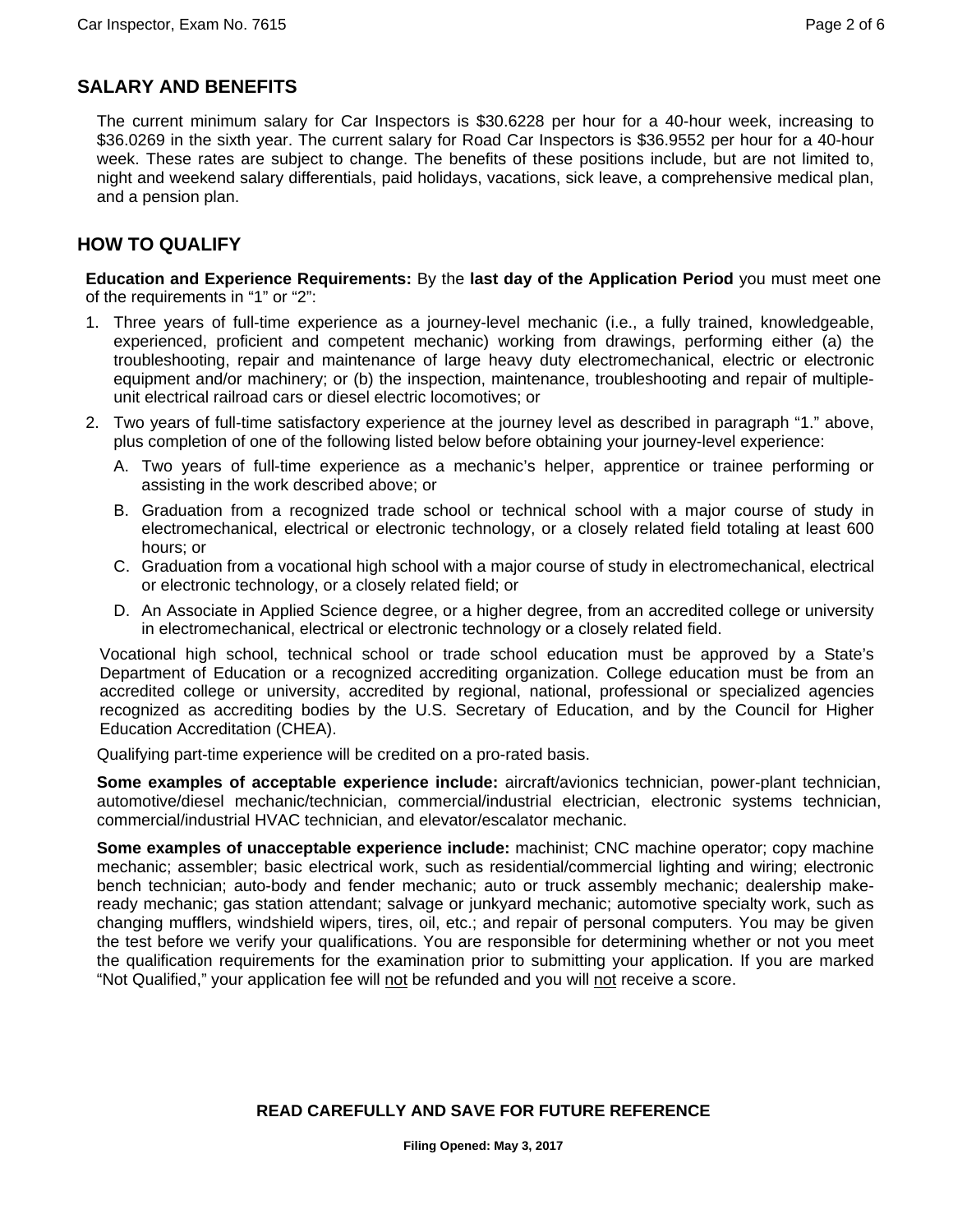# **REQUIREMENTS TO BE APPOINTED**

**Driver License Requirement: (For Road Car Inspector appointments only**) At the time of appointment, you must have a motor vehicle driver license valid in the State of New York with no disqualifying restrictions that would preclude the performance of the duties of this title. If you have serious moving violations, a license suspension or an accident record, you may be disqualified. This license must be maintained for the duration of your employment. Some assignments may require a Class B Commercial Driver License.

**Medical Requirement:** Medical guidelines have been established for the position of Car Inspector. You will be examined to determine whether you can perform the essential functions of the position of Car Inspector. Medical guidelines have not been established for the position of Road Car Inspector. Where appropriate, a reasonable accommodation will be provided for a person with a disability to enable him or her to take the examination, and/or to perform the essential functions of these positions.

**Drug Screening Requirement:** You must pass a drug screening in order to be appointed, and if appointed, you will be subject to random drug and alcohol tests for the duration of your employment. Additionally, if you have tested positive on a drug or alcohol test or had a refusal to test during pre-employment or while employed by a Federal DOT-regulated employer during the applicable period, you must have completed the Substance Abuse Professional (SAP) process required by federal law in order to be appointed to these safety-sensitive positions.

**Residency:** New York City residency is not required for these positions.

**English Requirement:** You must be able to understand and be understood in English.

**Proof of Identity:** Under the Immigration Reform and Control Act of 1986, you must be able to prove your identity and your right to obtain employment in the United States prior to employment with MTA New York City Transit.

## **HOW TO OBTAIN AN APPLICATION**

During the application period, you may obtain an *Application* for this examination online at http://www.mta.info/nyct/hr/appexam.htm or in person at the MTA New York City Transit Exam Information Center as indicated below:

**MTA New York City Transit Exam Information Center:** Open Monday through Friday, from 9 AM to 3 PM, in the lobby at 180 Livingston Street, Brooklyn, New York. Directions: take the A, C, F or R trains to the Jay Street-Metro Tech Station, or the 2, 3 or G train to the Hoyt Street Station.

#### **REQUIRED FORMS**

- 1. **Application:** Make sure that you follow all instructions included with your *Application*, including payment of fee. Save a copy of the instructions for future reference.
- 2. **Education and Experience Test Paper:** Write your social security number in the box at the top of the cover page, and the examination title and number in the box provided. This form must be filled out completely and in detail for you to receive your proper rating. Keep a copy of your completed *Education and Experience Test Paper* for your records.
- 3. **Foreign Education Fact Sheet (Required only if you need credit for your foreign education for this examination):** If you were educated outside the United States, you must have your foreign education evaluated to determine its equivalence to education obtained in the United States. The services that are approved to make this evaluation, as well as instructions on how to submit this evaluation are listed in the *Foreign Education Fact Sheet* included with your application packet. When you contact the evaluation service ask for a "document-by-document" (general) evaluation of your foreign education.

(continued)

# **HOW TO SUBMIT AN APPLICATION AND PAY THE APPLICATION FEE**

#### **READ CAREFULLY AND SAVE FOR FUTURE REFERENCE**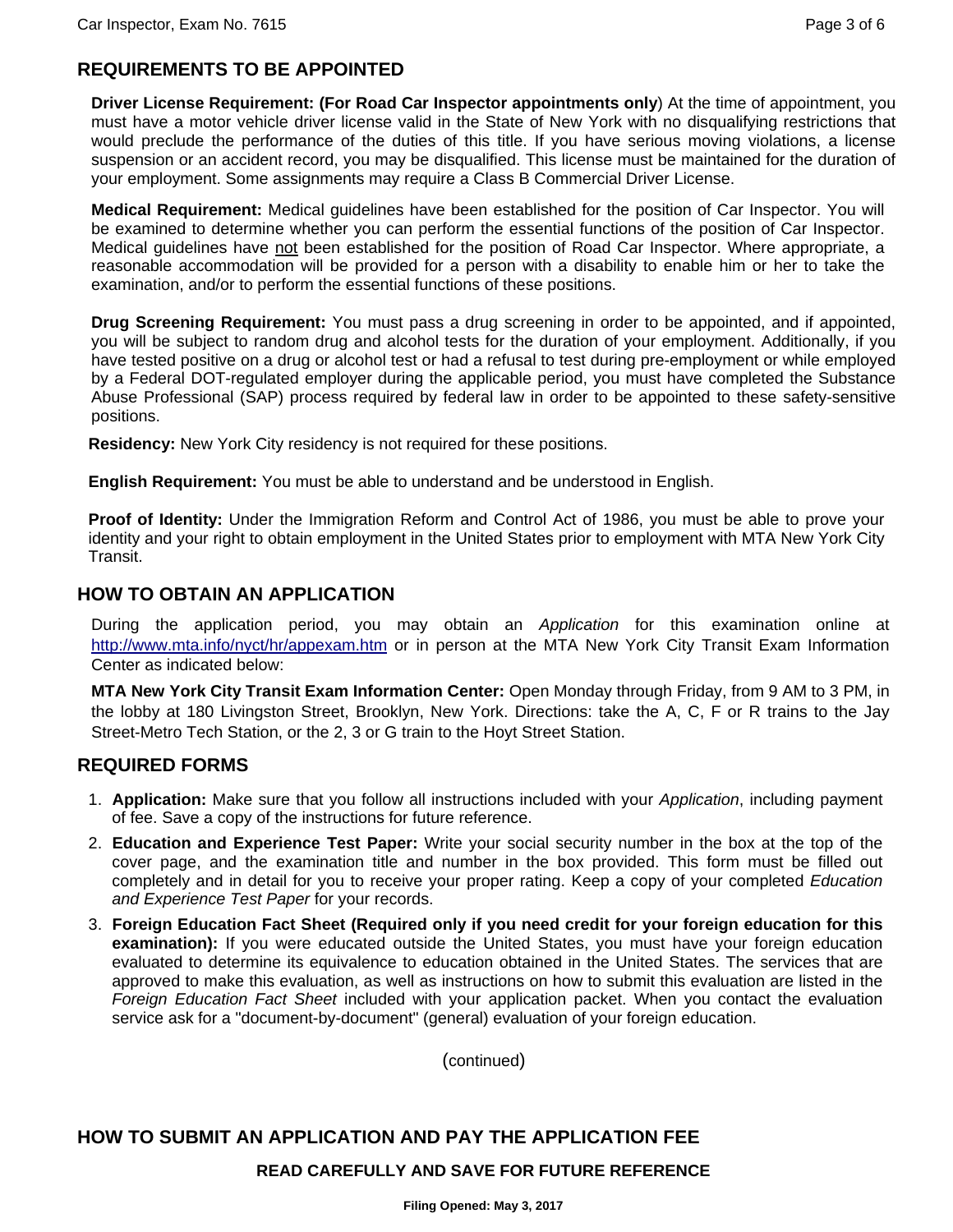If you believe you meet the requirements in the "How to Qualify" section, you **must** apply by mail.

MTA New York City Transit will **not** accept applications in person.

#### **Applications by Mail must:**

- 1. Include all of the required forms, as indicated in the "Required Forms" section above.
- 2. Be postmarked by the last day of the application period.
- 3. Be mailed to the address in the "Correspondence" section of this notice.
- 4. Include the appropriate fee in the form of a money order.

#### **The Money Order (Postal Money Order Preferred) must:**

- 1. Be made payable to MTA New York City Transit.
- 2. Be valid for one year.
- 3. Have the following information written on it: your name, home address, the last four digits of your social security number, and the exam title and exam number.

Save your money order receipt for future reference and proof of filing an *Application*.

#### **Cash and personal checks will not be accepted.**

**Application Fee:** This fee is generally not refundable. Under special circumstances, you may be entitled to a refund. You should refer to the Department of Citywide Administrative Services (DCAS) Exam Regulations to determine if you are entitled to a refund prior to requesting a refund. You can refer to the bottom of the last page of this Notice of Examination for instructions on how to obtain a copy of the DCAS Exam Regulations.

# **HOW TO SUBMIT AN APPLICATION WHEN REQUESTING A FEE WAIVER:**

Applicants who wish to request a Fee Waiver must obtain an Application in person at the MTA New York City Transit Exam Information Center as indicated above and must submit the Application and required forms **by mail by the last day of the application period**.

MTA New York City Transit will not accept applications in person. Additional information on requesting an application fee waiver is available with the Application.

# **ADMISSION LETTER**

An *Admission Letter* will be mailed to you about 10 days before the date of the multiple-choice test. If you do not receive an *Admission Letter* at least 4 days before the test date, you may obtain a duplicate letter at the MTA New York City Transit Exam Information Center (as indicated above). A paper copy of the *Admission Letter* is your ticket for admission to the test.

# **THE TEST**

You will be given a qualifying multiple-choice test and a competitive practical skills test. You must achieve a score of at least 70% to pass the multiple-choice test and 65% to pass the practical skills test. Only those who pass the qualifying multiple-choice test will be scheduled to take the practical skills test. Your score on the competitive practical skills test will determine your place on the eligible list.

Veterans' or Disabled Veterans' Credit will be granted only to eligible passing candidates who request that such credit be applied. Veterans' or Disabled Veterans' Credit should be requested at the time of application, but **must** be requested before the date the eligible list is established. Claims for Veterans' or Disabled Veterans' Credit cannot be made once the eligible list is established.

The multiple-choice test may include questions on basic electrical theory; electrical, mechanical, pneumatic and hydraulic devices and components; proper selection and use of tools, instruments and materials; safe, proper and efficient work practices; reading and interpreting blueprints and drawings; performing job-related calculations; keeping records, and other related areas.

# **THE TEST (continued)**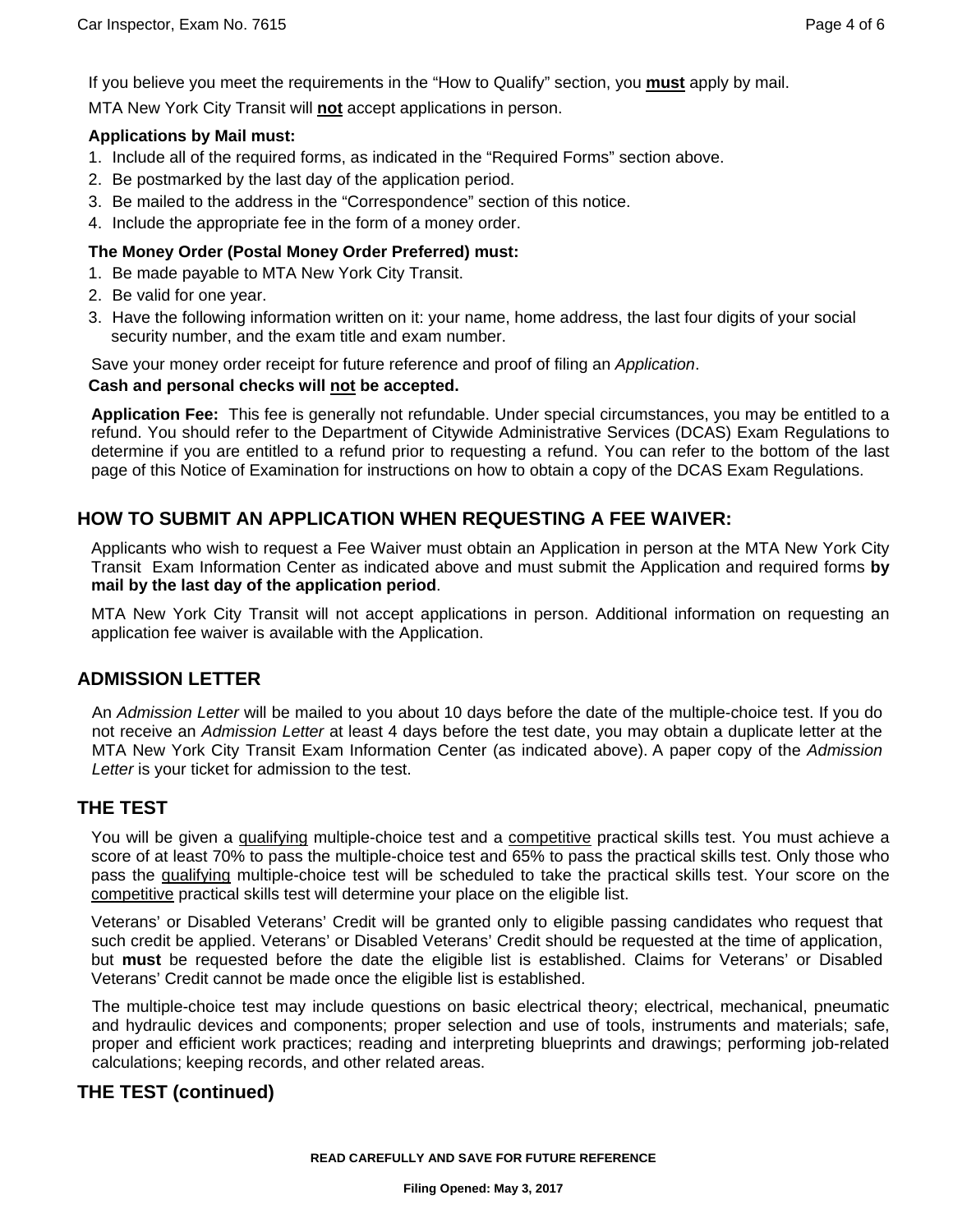The practical skills test may require you to perform tasks related to the installation, testing, maintenance and repair of electrical, electronic, electro-mechanical and pneumatic systems, including the selection and use of appropriate tools, materials and measuring devices; related mechanical work; reading and interpreting technical drawings; shop math; safe work practices and procedures; and other related areas.

# **TEST ADMINISTRATION GUIDELINES**

**Warning:** You are not permitted to enter the test site with cellular phones, beepers, pagers, cameras, portable media players, or other electronic devices. Calculators are permitted; however, they must be hand-held, battery or solar-powered, numeric only. Calculators with functions **other than** addition, subtraction, multiplication and division **are prohibited**. Electronic devices with an alphabetic keyboard or with word processing or data recording capabilities such as planners, organizers, etc. are prohibited. If you use any of these devices in the building at any time before, during or after the test, you may not receive your test results, your test score may be nullified, and your application fee will not be refunded.

You may not have any other person, including children, present with you while you are being processed for or taking the test and no one may wait inside the test site while you are taking the test.

**Required Identification:** You are required to bring one (1) form of valid (non-expired) signature and photo bearing identification to the test site. The name that was used to apply for the exam must match the first and last name on the photo ID. A list of acceptable identification documents is provided below. If you do not have an acceptable ID, you may be denied testing. Acceptable forms of identification (bring one) are as follows: state issued driver's license, state issued identification card, US Government issued passport, US Government issued military identification card, US Government issued Alien Registration Card, employer identification card with photo, or student identification card with photo.

**Leaving:** You must leave the test site once you finish the test. If you leave the test site after being fingerprinted but before finishing the test, you will not be permitted to re-enter. If you disregard this instruction and re-enter the test site, you may not receive your test results, your test score may be nullified, and your application fee will not be refunded.

# **THE TEST RESULTS**

If you meet the education and experience requirements and pass the qualifying multiple-choice test and competitive practical skills test, your name will be placed in final score order on an eligible list and you will be given a list number. You will be notified by mail of your test results. If you meet all requirements and conditions, you will be considered for appointment when your name is reached on the eligible list.

# **ADDITIONAL INFORMATION**

**Promotion Examination:** A promotion examination for this title is being held for eligible MTA New York City Transit employees. The names appearing on the promotion list will be considered first in filling vacancies.

#### **SPECIAL ARRANGEMENTS**

Special Test Accommodations:

If you plan to request special testing accommodations due to disability or an alternate test date due to your religious belief, follow the instructions included with your *Application* and mail your request to the address found in the "Correspondence" section below no later than 30 days prior to the scheduled test date.

(continued)